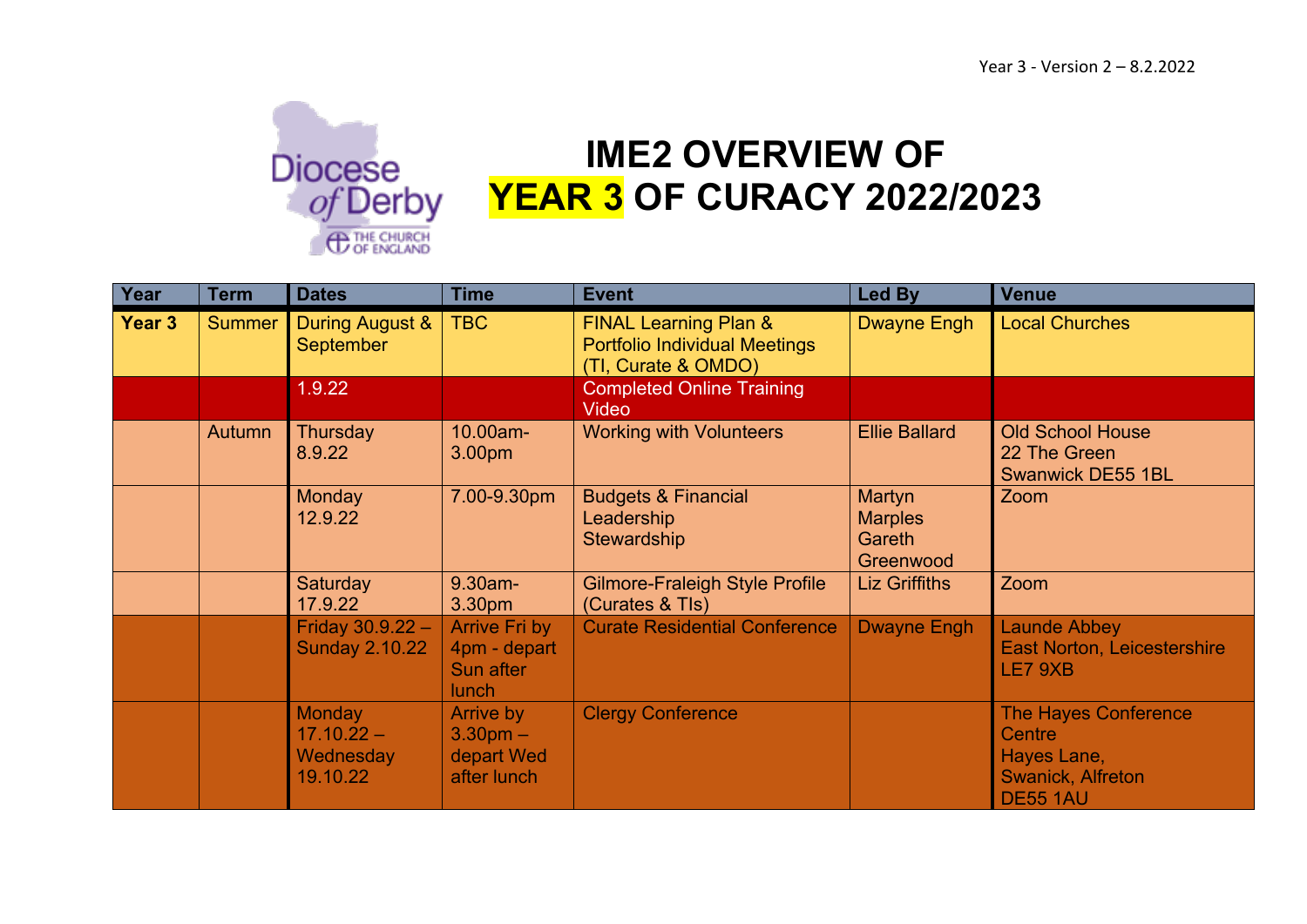|               | <b>Monday</b><br>14.11.22                      | 7.00-9.30pm                      | <b>Staying Legal</b>                                               | Peter<br><b>Robinson</b>                   | Zoom                                                                   |
|---------------|------------------------------------------------|----------------------------------|--------------------------------------------------------------------|--------------------------------------------|------------------------------------------------------------------------|
|               | 15.12.22                                       | DUE by noon                      | <b>FINAL Reports DUE</b><br>(Lay Person, Safeguarding<br>Officer)  | Curate                                     |                                                                        |
|               | 9.1.23                                         | DUE by noon                      | <b>FINAL TI Reports DUE</b>                                        | <b>Training</b><br><b>Priests</b>          |                                                                        |
|               | 21.1.23                                        | 10.00-2.00                       | Portfolio Surgery (OPTIONAL)                                       |                                            | <b>Church House</b>                                                    |
|               | 27.1.23                                        | DUE by noon                      | <b>Portfolio DUE</b>                                               |                                            |                                                                        |
| <b>Spring</b> | Tuesday<br>7.2.23                              | 7.00-9.30pm                      | Getting the most out of your<br><b>Reader</b>                      | Dwayne Engh<br>Jo Henderson-<br>Merrygold  | Zoom                                                                   |
|               | <b>Friday 10.3.23</b><br><b>Sunday 12.3.23</b> | Fri 4pm to<br>Sun after<br>lunch | <b>Curate Residential Conference</b>                               | <b>Dwayne Engh</b><br><b>Sandra Cobbin</b> | Launde Abbey<br><b>East Norton, Leicestershire</b><br>LE7 9XB          |
|               | 13.2.23                                        |                                  | Assessment-<br><b>End of Title Individual</b><br><b>Interviews</b> | <b>End of Title</b><br><b>Assessor</b>     | <b>Church House</b>                                                    |
|               | <b>TBC - Thursday</b><br><b>Late February</b>  |                                  | Mock Interviews (OPTIONAL)                                         | Archdeacon<br><b>Dwayne Engh</b>           | <b>Church House</b>                                                    |
| <b>Summer</b> | Thursday<br>11.5 23                            | <b>TBC</b>                       | <b>Rural Ministry</b>                                              | Archdeacon<br>Carol, Alan<br><b>Griggs</b> | <b>TBC</b>                                                             |
|               | <b>Tuesday</b><br>16.5.23                      | 10.00am -<br>4.00pm              | <b>Moving On</b>                                                   | <b>Su Blanch</b>                           | <b>Christ Church</b><br><b>Bridge Street</b><br><b>Belper DE56 1BA</b> |
|               | During the<br><b>Spring</b>                    | <b>TBC</b>                       | <b>Final Individual Meeting</b><br>with Bishop                     | +Libby                                     | <b>Bishop's House</b>                                                  |
|               | As curate<br>prepares to<br>leave              | <b>TBC</b>                       | <b>Individual Exit Interviews</b><br>(Curate & OMDO)               | <b>Dwayne Engh</b>                         | Zoom                                                                   |